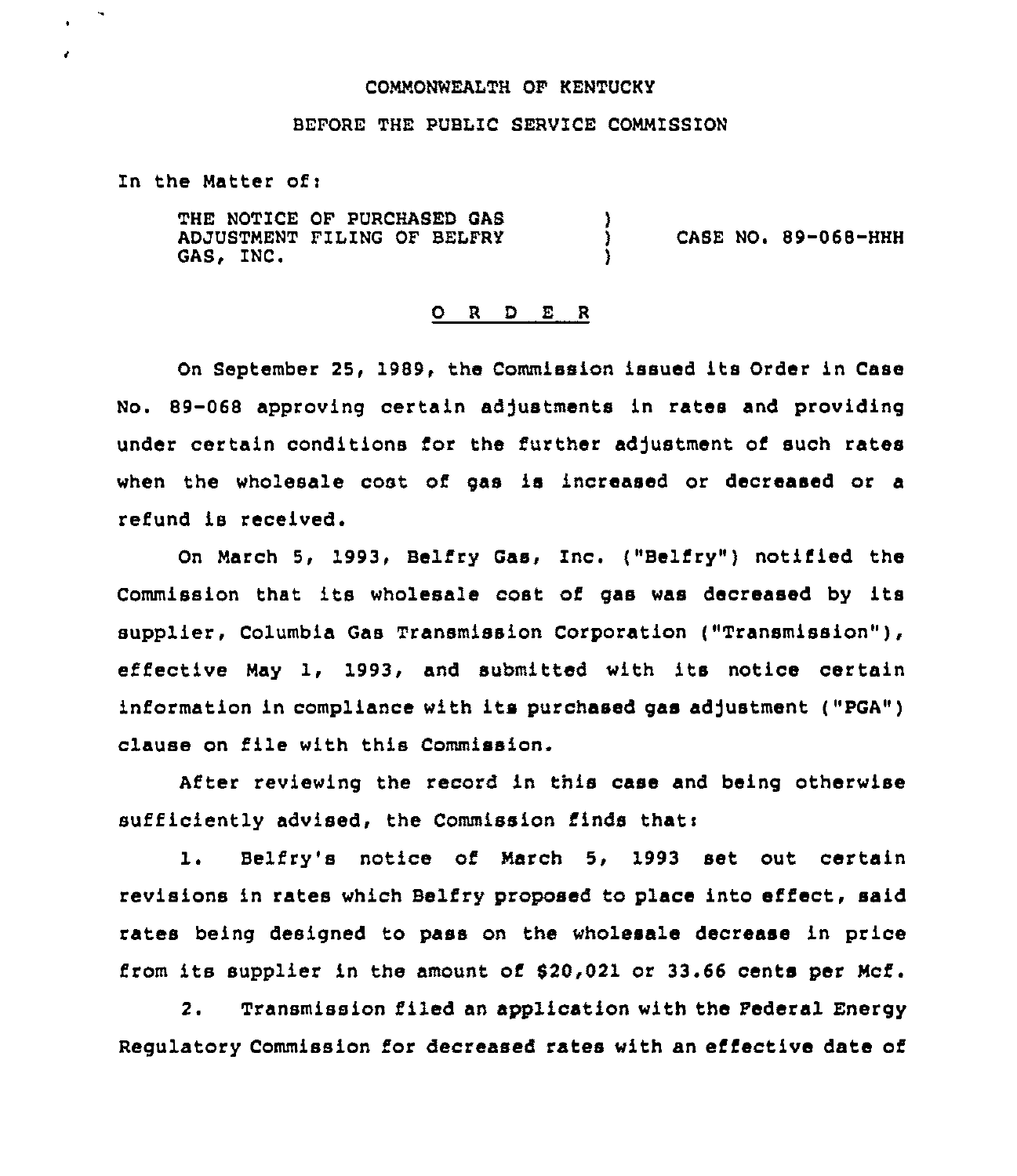May 1, 1993, Transmission's rates are subject to refund; hence, Belfry's rates should be subject to refund.

3. Belfry's adjustment in rates under the purchased gas adjustment provisions approved by the Commission in its Order in Case No. 89-068, dated September 25, 1989, is fair, just, and reasonable, in the public interest, and should be effective with gas supplied on and after May 1, 1993, subject to refund.

IT IS THEREFORE ORDERED that:

1. The rates in the Appendix, attached hereto and incorporated herein, are tair, just, and reasonable and are approved effective with gas supplied on and after Nay 1, 1993, subject to refund.

2. Within 30 days of the date of this Order, Belfry shall file with this Commission its revised tariffs setting out the rates authorized herein.

Done at Frankfort, Kentucky, this 29th day of April, 1993.

PUBLIC SERVICE COMMISSION

**Chairma** 

Vice Chairman

ATTEST:

Executive Director